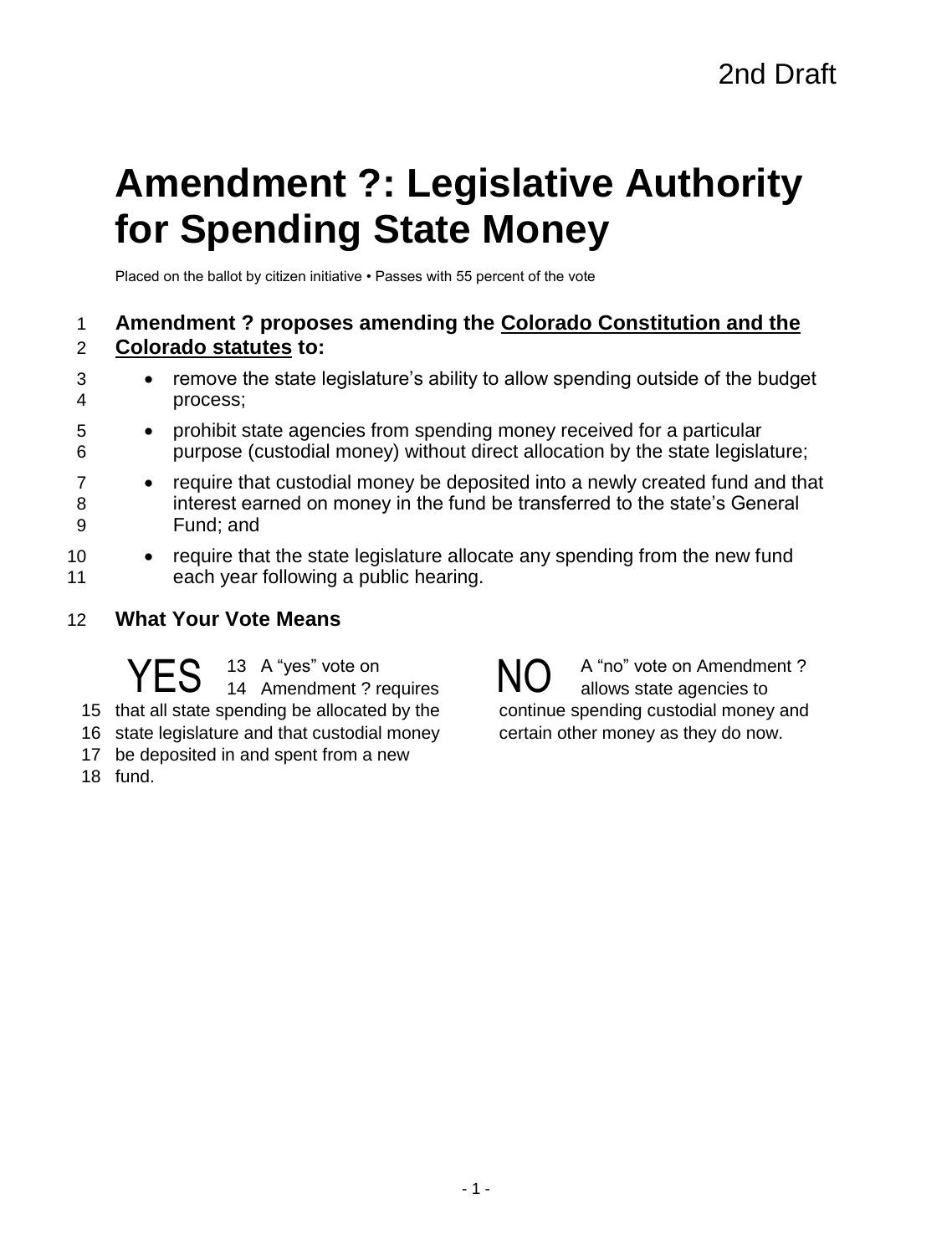# **Summary and Analysis for Amendment ?**

#### **What does this measure do?**

The measure requires all state spending to be directly allocated, or

 "appropriated," by the state legislature, and removes the legislature's ability to pass laws that allow spending outside the budget process. In state government, an appropriation is the primary way the legislature directly allocates money to be spent for state programs. By requiring appropriations for all spending, the

- measure disallows other currently legal ways for state agencies, public colleges
- and universities, and elected officials, such as the Governor or the Attorney General, to spend money without a direct allocation by the state legislature in the state budget.
- In addition, the measure deposits custodial money in a new fund, called the Custodial Funds Transparency Fund. It defines custodial money as money
- received by the state that must be used for a particular purpose. This includes
- money received from the federal government, as a legal settlement from a
- lawsuit, or as a donation from a private individual or organization. The word "custodial" is used to refer to the money because the state acts as the custodian 17 of the money to ensure that it is spent on the intended purpose.

 Each year, the legislature must allocate spending from the new fund and hold a public hearing with an opportunity for public comment. Any interest earned on money in the new fund is placed in the state's General Fund, where it may be used for any purpose.

#### **How is spending authorized now?**

Under the Colorado Constitution, the state legislature has the power to direct

 how money will be spent by the government through the annual budget process. Each year, the state legislature passes the annual budget bill, completing a process that includes time for public input and debate by legislators. This bill sets the amount of funding available for state programs, allowing state agencies

to legally spend the money allocated to them. The budget does not typically

 determine the spending of custodial money, as these funds originate outside of state government, and the specific purpose for which they must be used is already determined. The legislature may also pass laws that authorize spending outside of the budget process.

## **How would the measure change the process for spending custodial money?**

- All state spending would require direct legislative allocation, including the spending of custodial money. The measure does not change the particular purpose for which custodial money must be spent. However, the state legislature may make different spending decisions than state agencies would to address
- that purpose, and the timing of when some moneys are spent may change.
- The state receives custodial money throughout the year, including when the
- legislature is typically out of session between May and December.
- Implementation of the measure could require the legislature to establish a new
- process to allow spending of custodial money outside of the regular legislative
- session, or to meet for a special session. These changes may affect the timing of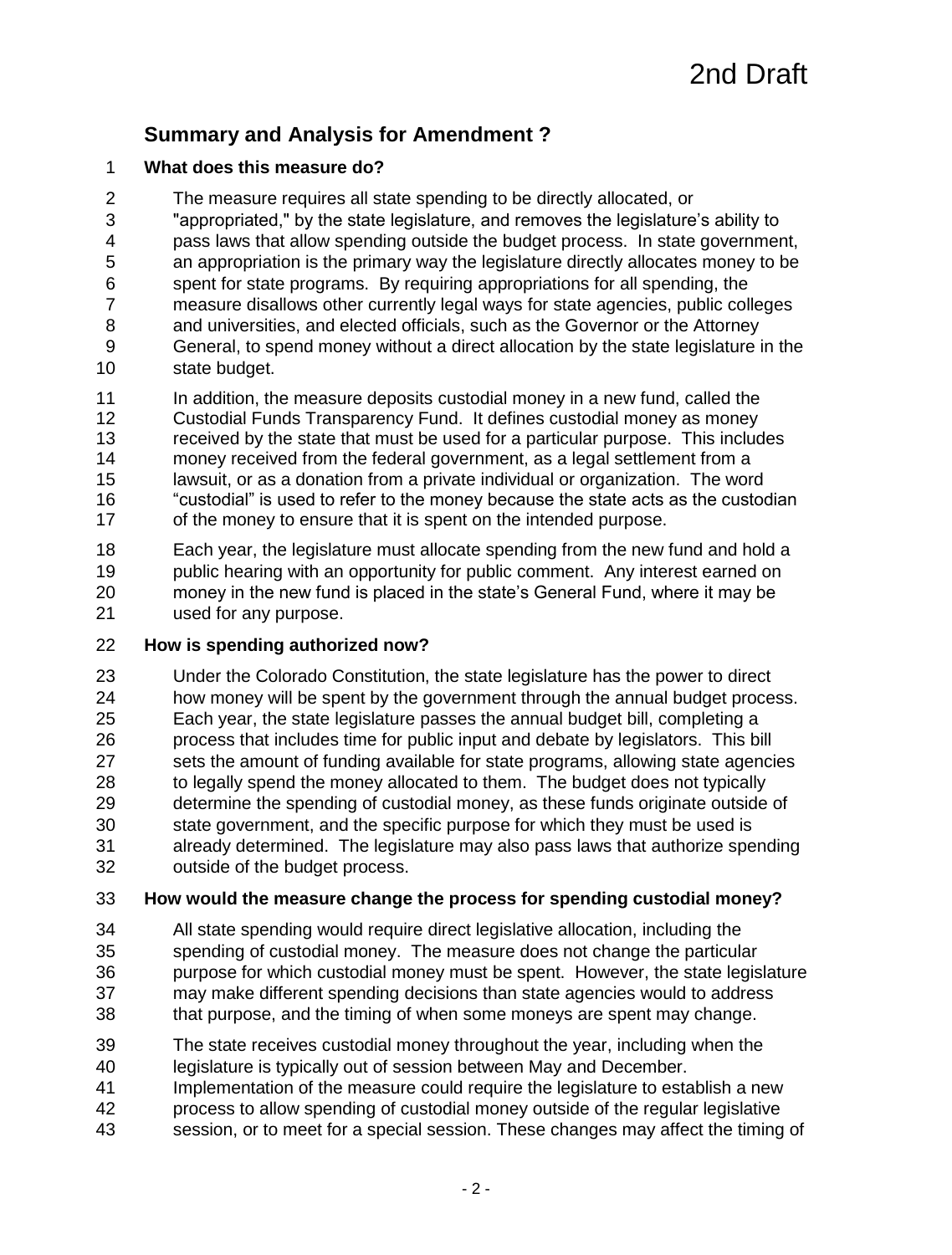certain spending decisions, potentially resulting in delayed or interrupted operations until spending is directly allocated. **What are examples of money that the measure would affect?** The state legislature would have to directly allocate the spending of all funds, including the following types of money that are not part of the current budget process. **Emergency relief funds.** For example, in 2020, the state received \$1.67 billion in federal relief funds through the Coronavirus Aid, Relief, and Economic Security Act (CARES Act), which was spent according to the Governor's executive order. **Other money from the federal government.** The federal government provides regular funding for many state programs each year including, but not 13 limited to, health care and human services, transportation, and education programs. This money is custodial when federal law says how it should be spent. Only some of this spending is currently directly allocated by the legislature. **Legal settlements.** The state receives funds from various legal settlements, such as prior and ongoing opioid-related settlements. These funds are spent by state agencies according to the applicable court orders. **Transportation funding.** Under an existing law, nearly all funding for state transportation projects is allocated by an independent commission rather than by the state legislature. **Grants.** State agencies may receive competitive grant awards from the federal government or from private organizations, which may be spent on the specific programs or purposes for which the grant was awarded. **Gifts and donations.** State agencies, colleges, and universities may receive and spend gifts or donations. **What are other impacts of this measure? State revenue limit.** Under current law, most custodial money is exempt from the state's constitutional revenue limit. Under the measure, all custodial money and the interest earned on it are exempt. **Interest revenue.** Currently, interest earned on custodial money remains available for the same purpose as the custodial money. This measure would move interest earned on the Custodial Fund Transparency Fund into the General Fund, where it could be spent by the legislature for any purpose. *For information on those issue committees that support or oppose the measures on the ballot at the November 2, 2021, election, go to the Colorado Secretary of State's elections center web site hyperlink for ballot and initiative information:*

http://www.sos.state.co.us/pubs/elections/Initiatives/InitiativesHome.html